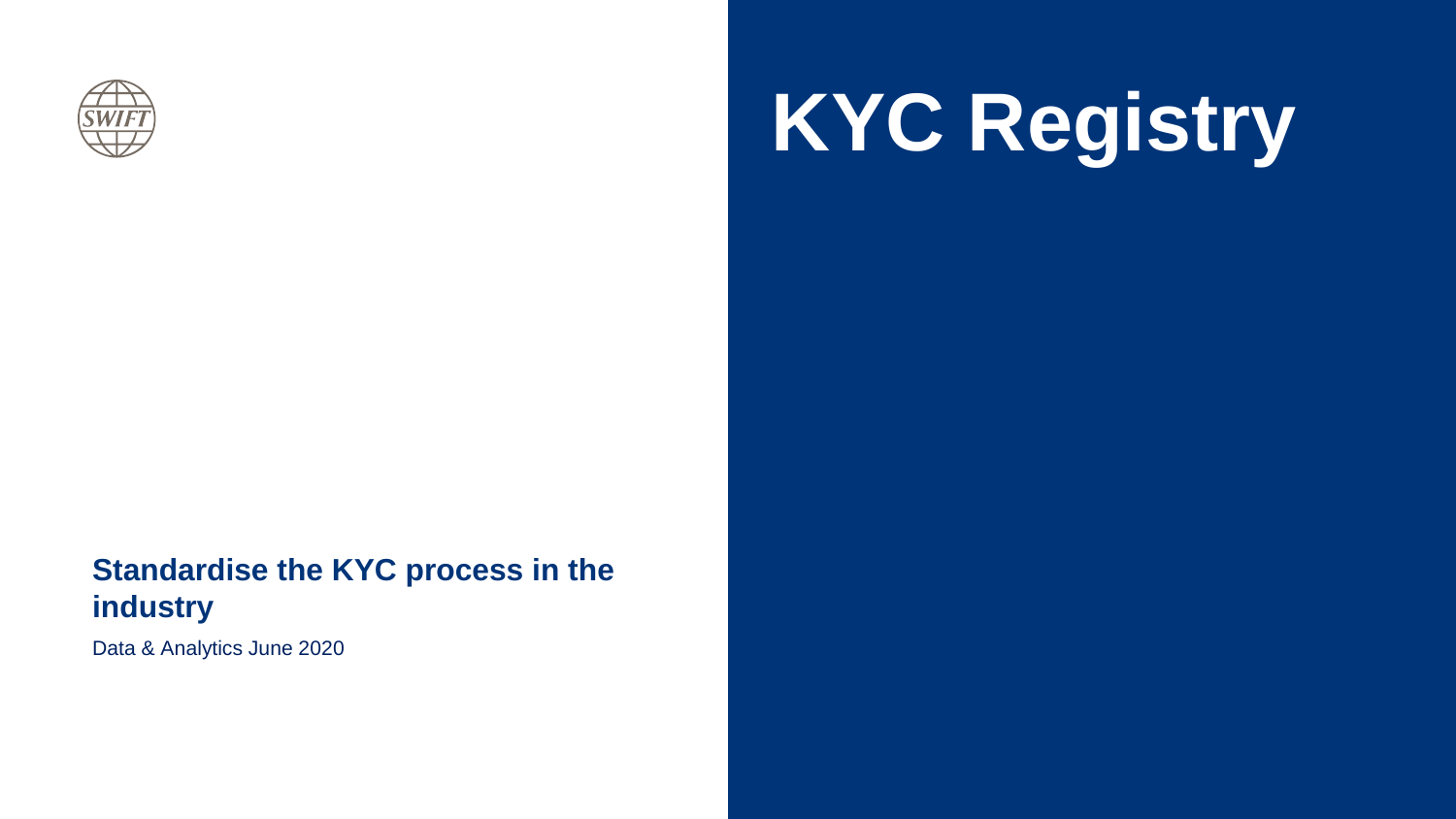

### **KYC Market Challenges\***



 It's expensive to have staff working on manual KYC when they could focus on others tasks



#### **Security and protection**

 Professionals are concerned about how well their counterparties protect their KYC data



#### **Time**

 Lack of time and wasted time is slowing productivity down



#### **No industry standard**

There is currently no global industry standard in

the exchanging of KYC information



#### **Complexity**

 Variations in requests by different banks and branches within the same banking group



#### **Delays**

Delays in the account opening process



#### **Duplication**

Duplication of efforts within teams and divisions

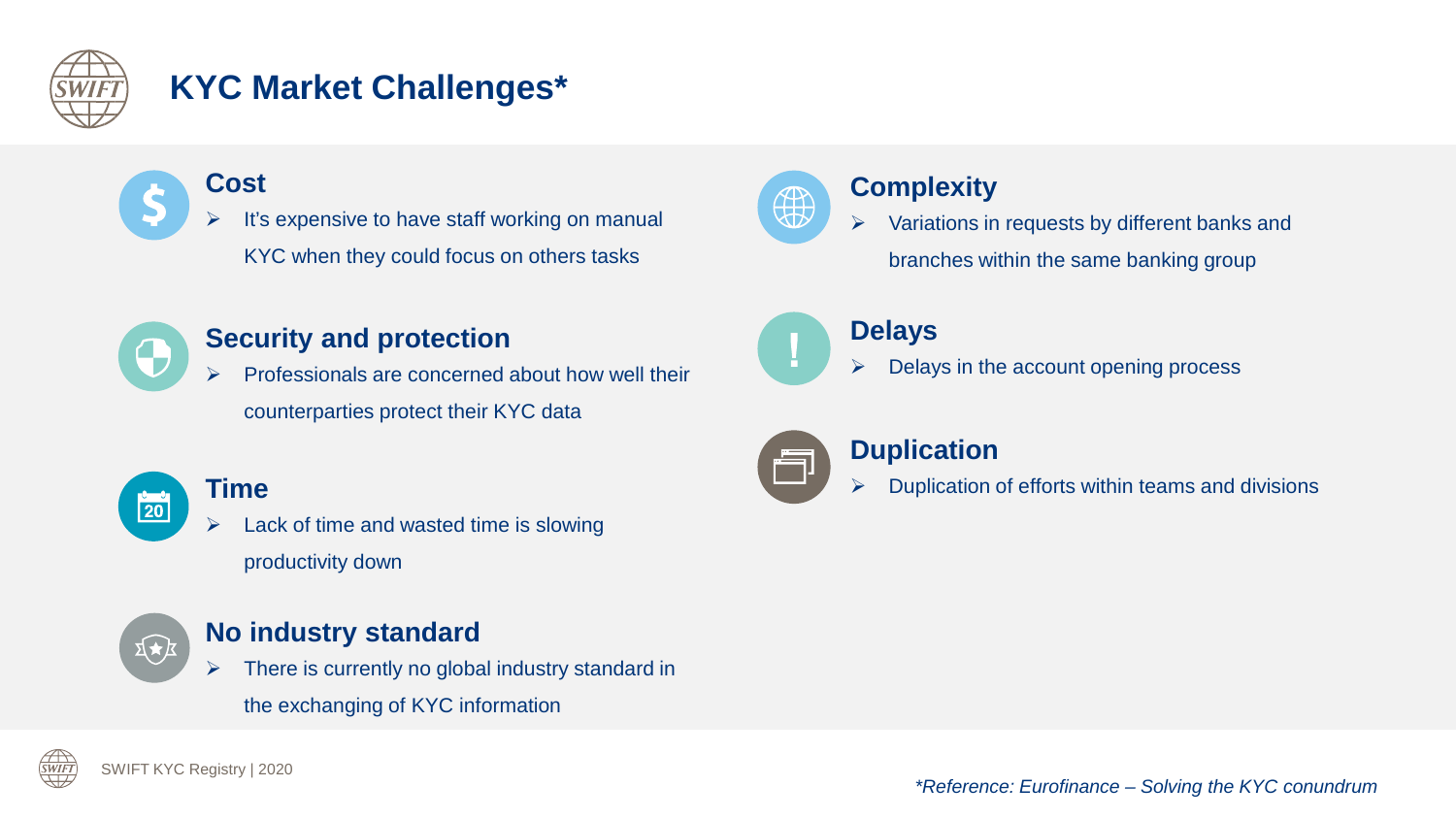

### **A new way to share information**

### **SWIFT's KYC Registry Current industry process**



**Time consuming**

**Expensive**

**Highly complex**

| UЧ. | $\checkmark$ Time saving                        |
|-----|-------------------------------------------------|
|     | $\checkmark$ Cuts costs                         |
|     | $\checkmark$ Streamlines efficiency             |
|     | $\checkmark$ Improves customer<br>relationships |

E.

**Impacts customer relationships**

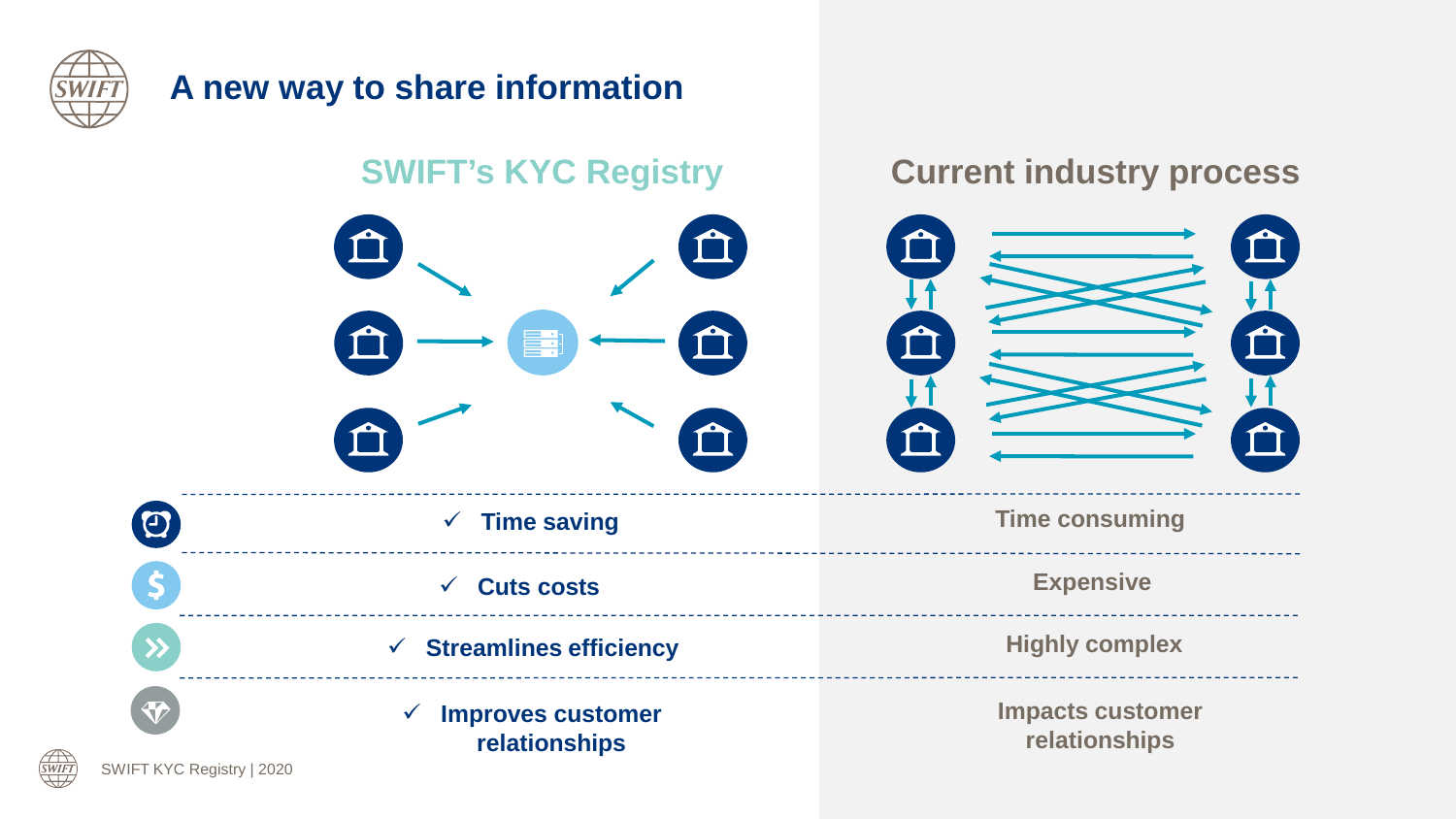

### **Why SWIFT's KYC Registry?**

| <b>One central repository</b>      | Covering up to 90% of KYC<br>$\checkmark$<br>requirements<br>$\checkmark$ Single, global standard                                      |
|------------------------------------|----------------------------------------------------------------------------------------------------------------------------------------|
| <b>User friendliness</b>           | $\checkmark$ Automatic refreshments and change<br>alerts to correspondents<br>$\checkmark$ Proven use of navigation                    |
| <b>Access to quality data</b>      | $\checkmark$ Pre-population of data<br>$\checkmark$ SWIFT validation of accuracy,<br>completeness, format and validity in time         |
| Secure, user-controlled access     | $\checkmark$ Full control over data and who can access it<br>$\checkmark$ Audit trail                                                  |
| <b>Privacy</b>                     | $\checkmark$ Compliant with data protection regulations                                                                                |
| <b>Co-operative business model</b> | $\checkmark$ Non-profit cooperative of FIs<br>$\checkmark$ Trusted 3rd party of 45+ years<br>$\checkmark$ Developed with our community |

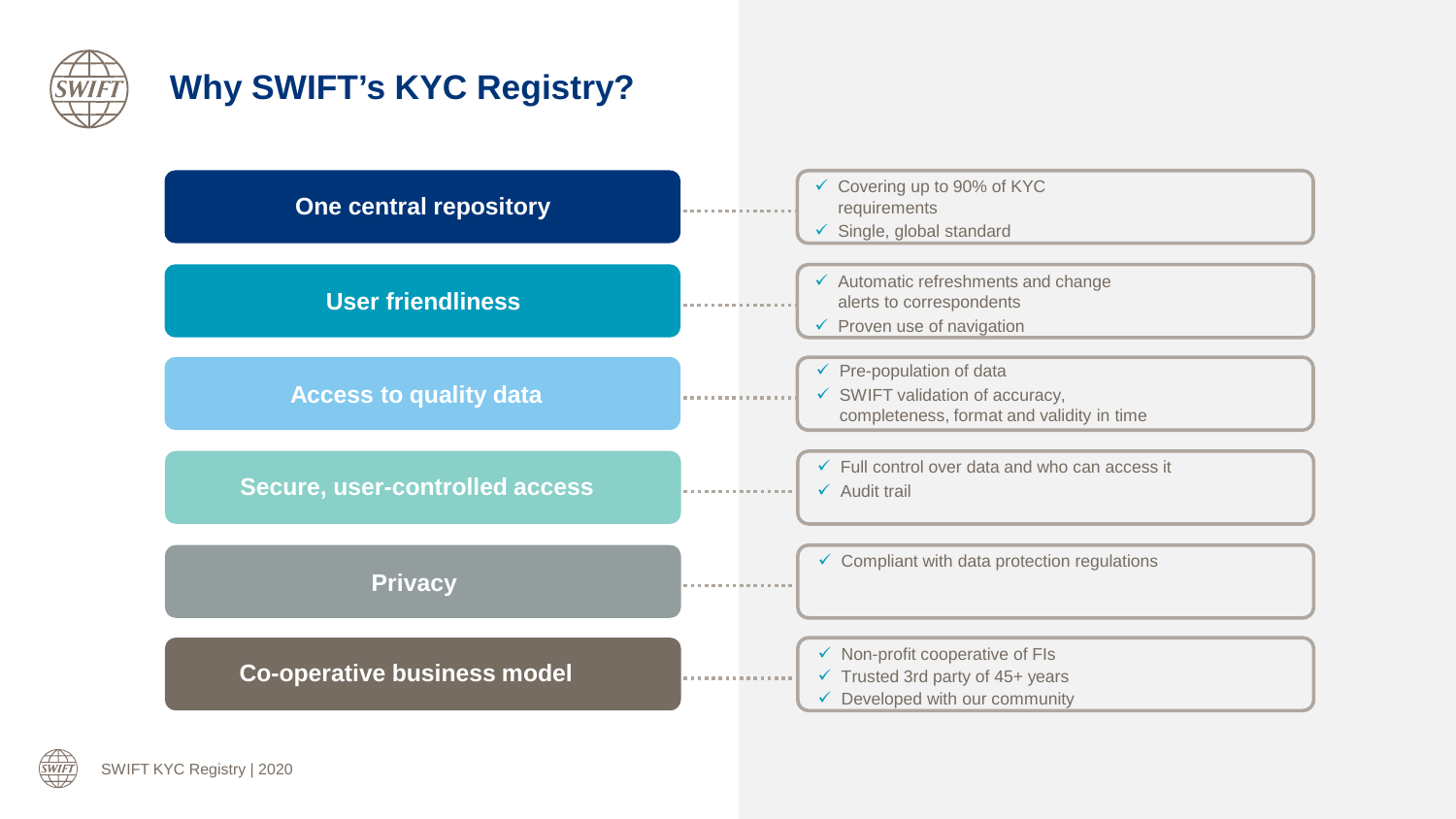

## **Baseline in a nutshell – a journey to KYC standardization**



#### **5 Categories**

- o Identification of the customer
- o Ownership and management structure
- o Type of business and client base
- o Compliance
- o Tax



### **Flexibility and modularity**

- o Mix of data fields and documents
- o Mix of mandatory, optional and recommended information
- o Covering CDD and EDD



### **Evolving standard**

- o Covers 90% of global KYC requirements
- o Revision taking place with the community

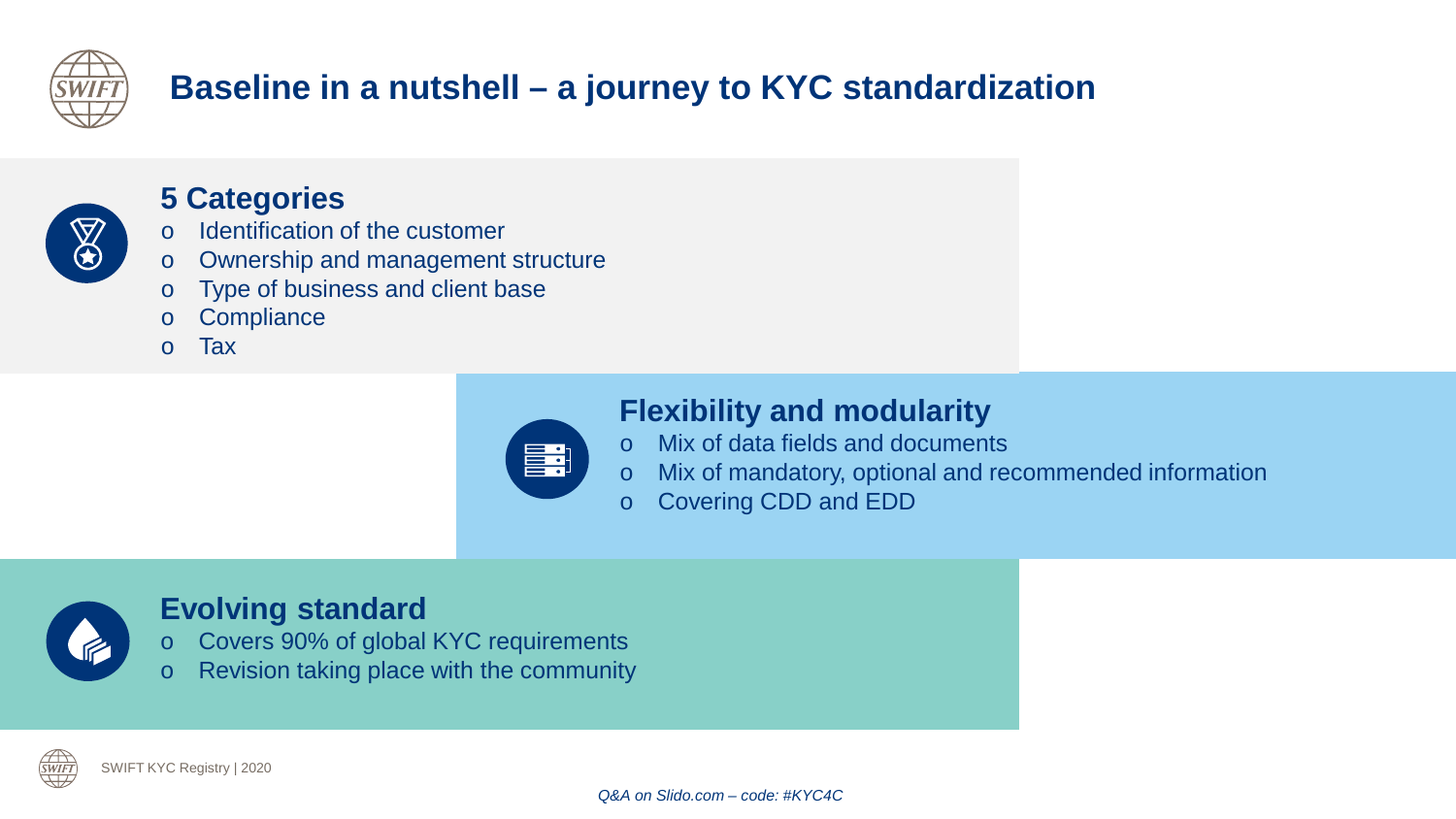

**Partnering with the world's leading Financial Institutions**





*Leading global Financial Institutions have partnered with SWIFT*

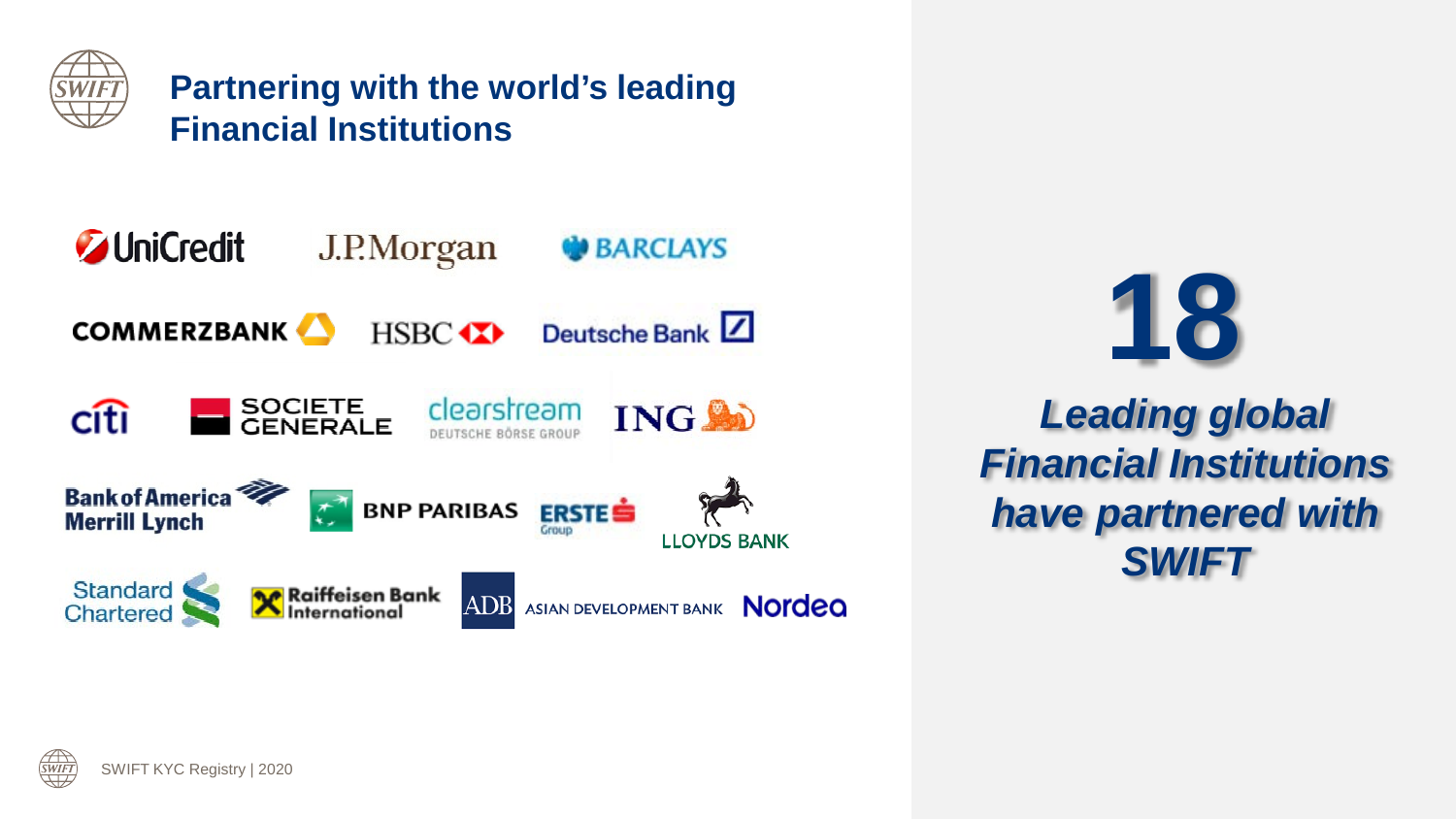

### **Road to standardization**



- $\checkmark$  Building trust in data
- $\checkmark$  Involving the regulator for alignment
- $\checkmark$  Partnering



- $\checkmark$  Allow for flexibility to fit various institutions profiles
- $\checkmark$  Extending to new segments
- $\checkmark$  Integration of local specificities
- $\checkmark$  Monitor regulatory changes and market evolution



## *Leading global Financial Institutions have partnered with SWIFT*

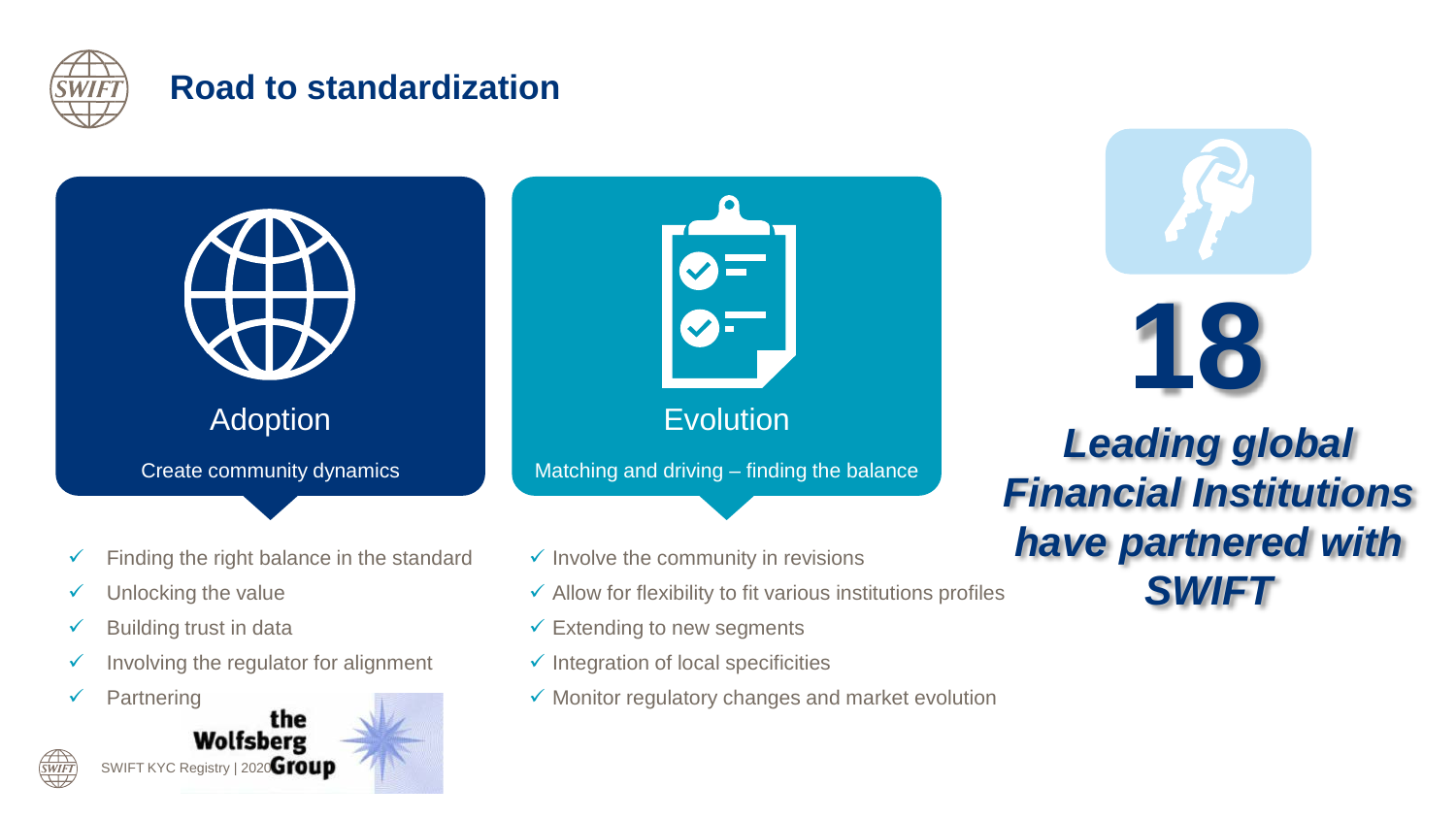

### **The KYC Registry – Proof Points**



Although the v1 standard baseline covered up to 40% of our current banking due diligence requirements, the new baseline v2 covers more than 90% **HSBC**



Working with Wolfsberg, SWIFT has aligned The KYC Registry with the DDQ so Registry members can answer every question directly on the platform. **Bank of America**



Data collection teams are able to reduce the KYC info collection process to 30 min when all information is available on the platform (against hours/days without it) **BNP Paribas**



We are already starting to see a return on our investment with recent due diligence on some of our larger correspondent groups being 95% completed via the Registry prior to reaching out to the correspondent **Lloyds**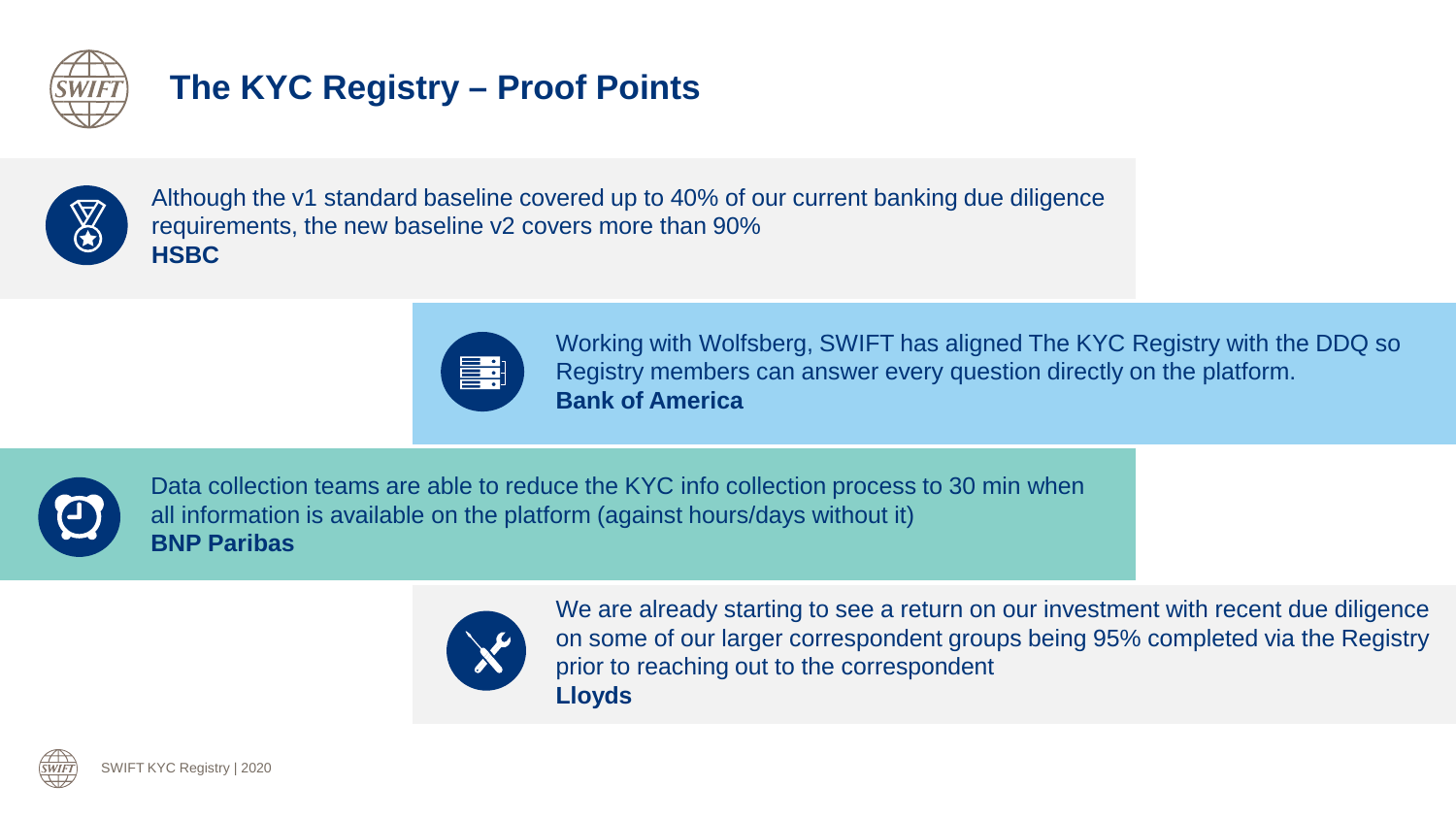

### **The KYC Registry in expansion**



**SWIFT**